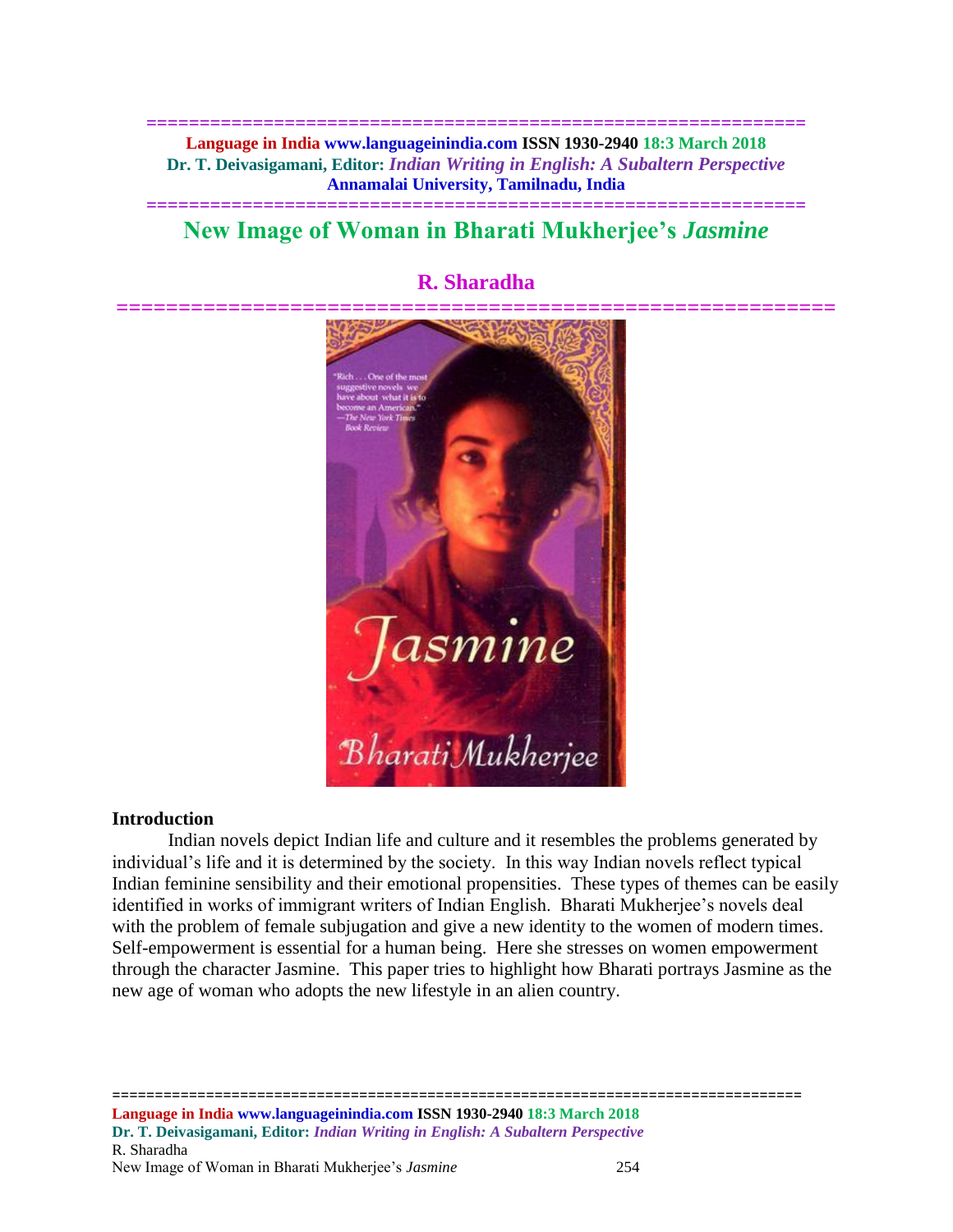#### **Bharati Mukherjee**

Born and brought up in a wealthy family, Bharati Mukherjee is a well-known immigrant writer. She was born on July 27, 1940 in India and moved to Britain in 1947 with her family. She got married to Clark Blaise and moved to Canada. She came to the US and became a naturalized US citizen in 1988. Some of her notable works are *The Desirable Daughters, Jasmine, Wife, The Tree Bride and The Tiger's Daughter* etc. She deals with the contemporary women's struggle to define herself in cross cultural crisis in her novels.

#### **Self-Empowerment of Jasmine**

Jasmine is a story of a strong-willed girl who crosses many obstacles and never gives up at any circumstance. Throughout the course of the novel, the title character's identity along with her name changes again and again from Jyoti to Jasmine, Jasmine to Jazzy, Jazzy to Jase and Jase to Jane. Jasmine is the narrator of the novel was born in 1965 in a rural Indian village called Hasnapur. She is different from other village girls in her thought. She marries Prakash who gave her a new name Jasmine by saying that, "*You are small and sweet and heady, my Jasmine. You'll quicken the whole world with your perfume".*

Soon Prakash dies in a bomb blast and Jasmine plans to go to America which was a dream of her husband. She says, "*A village girl, going alone to America, without a job, husband or papers … I had sworn before God. A matter of duty and honor, I dared not tell my mother"*. This shows that she is not a normal village girl but a self-willed. She has a tremendous will power to go to America alone. She moves to America on a forged passport but she is raped by a Captain of a ship, Half face. Since she is resolute enough she doesn't kill herself instead she kills the Captain and her Indian clothes and begins a new life in America.

She takes the identity of Jazzy when she stays in Lillian Gordon's home. She tries to come out her old identity of Jasmine a widow. "*Jazzy in a T-shirt, tight cords and running shoes"* gives her a new identity of an American with such a resolution. She decides to move to Vadhera household. The strong urge in her to re-invent herself and her eagerness for independence and self-reliance made her life difficult at the Vadhera household. She finds of losing herself in a superficial rituals and adherence there. She takes green card with the help of Vadhera and moves to New York.

Jasmine takes on a new identity and gets a job as a baby-sitter in the house of Taylor and Wylie Hayes. While living in the Hayes she begins to master the English language, empowering herself to further appropriate American culture. Here we could find out a great upliftment in the character of Jasmine a girl who came to the US to commit sati on her husband's suit and the present Jase in the Taylor's household.

"*Taylor didn't want to change me… I changed because I wanted to*".

Here she asserts her willingness to change or empower herself and be part of America. She has such a strength and capabilities. She takes in everything with so much enthusiasm. This can be considered as Jasmine's rebirth in a way, where she becomes a more daring self, ready to face the umpteen challenges and roles that lay ahead of her. She obtains yet another identity when she leaves her role as a caregiver and moves to Iowa to become the common-law wife of